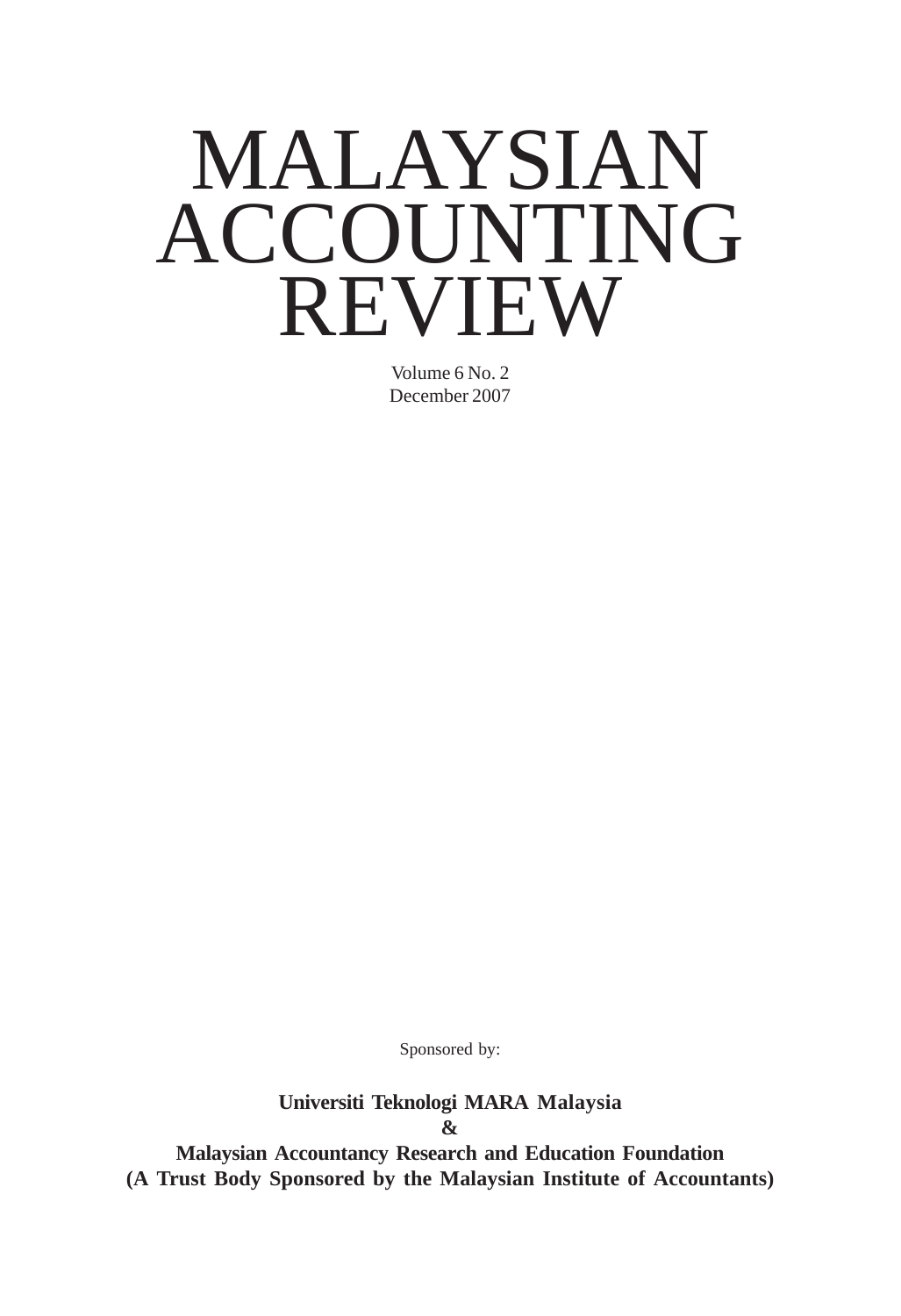## **TIGHT BUDGETARY CONTROL, BUSINESS STRATEGY, EXTERNAL ENVIRONMENT AND FIRM PERFORMANCE**

*Muhammad Dahlan Sofiah Md Auzair Wan Madznah Wan Ibrahim School of Accounting Faculty of Economics and Business Universiti Kebangsaan Malaysia*

*Despite the increasing role of non-financial information and continuous criticisms of budgetary processes, budgetary controls are becoming more integrated with firms' information system to provide cost effective practices and means of tight control. While there has been extensive research on accountingbased budgetary controls, little has been done to understand the effect of tight budgetary controls on firms' performance. This paper reports the findings of a study designed to examine the relationship between tight budgetary control and firms' performance. Additionally, the effects of two contingent factors, namely, business strategy and external environment are considered. Tight budgetary control was measured using an instrument developed by Van der Stede (2001) as a means to re-validate the instrument. Questionnaires were distributed to top managers of manufacturing firms in Indonesia. Using multiple regression analysis, the results indicate that prospector strategy has a positive influence on the relationship between tight budgetary control and firms' performance. However, defender strategy and external environment do not appear to moderate the relationship between tight budgetary control and firms' performance. This study has implications for managers and may assist in the understanding on budgetary control practices in Asian countries.*

**Keywords**: *tight budgetary control, prospector strategy, defender strategy, external environment*

## **Introduction**

There has been extensive research undertaken to study the accounting-based budgetary controls. Among others are investigations on the effects of budget participation (e.g Brownell, 1981; Connor, 1995), budget emphasis (e.g. Lau, Low and Eggleton, 1995), budget characteristics (e.g. Sharma, 2002) and an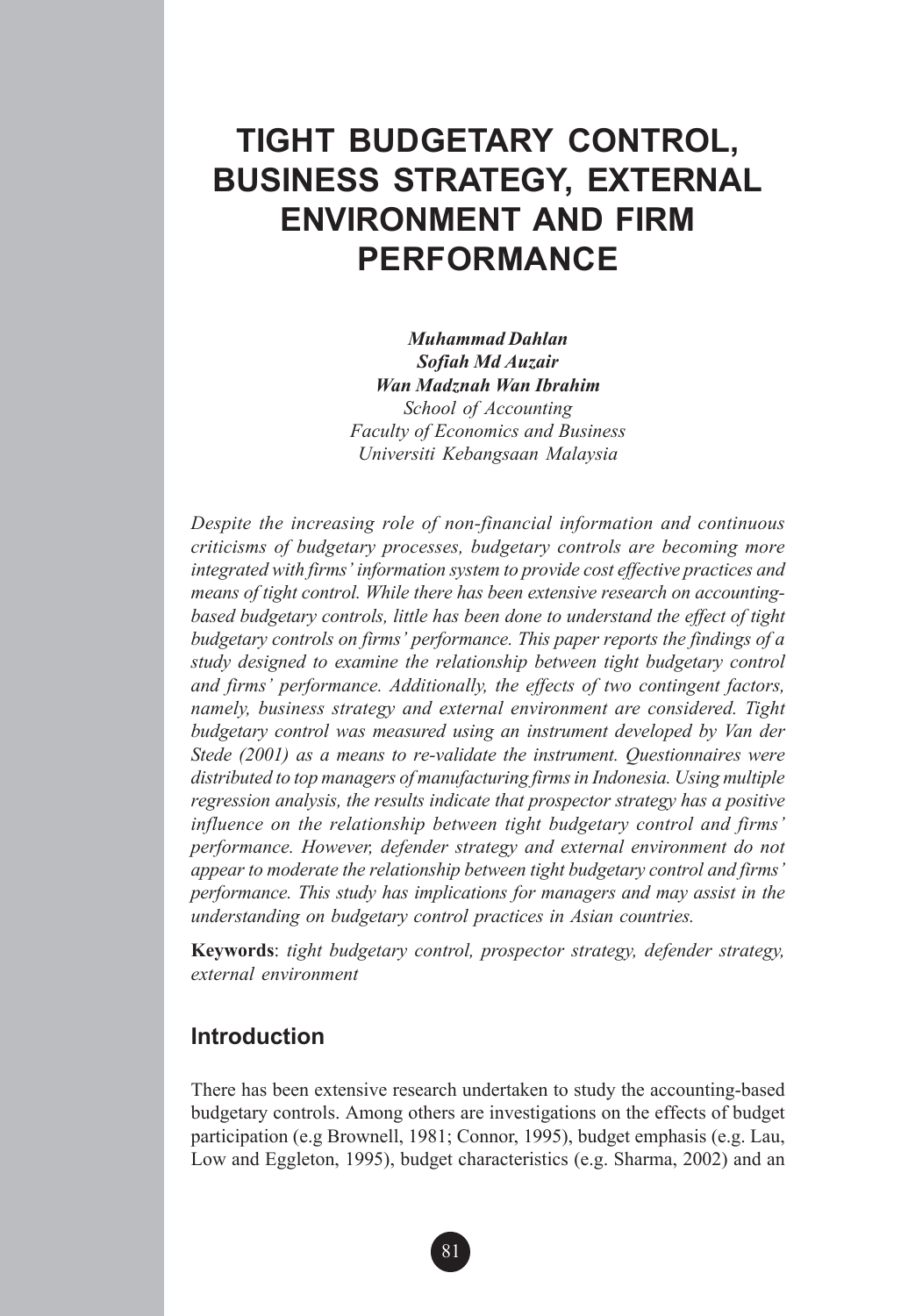earlier study on the relationship between budget and organizational structure (Bruns and Waterhouse, 1975). For decades, the broad concept of management control has even been referred to as budgetary controls, following the definition by Anthony (1965).

Budget is an integral part of most profit-oriented firms and has a significant effect on individual behavior in organization. Thus, it is not surprising that most prior studies focus on the budget control features that promote individual performance. Equally important, however, is to understand the relationship between budget practice and firms' performance. According to Simons (1988), a common implicit theme in budgeting research is the view that tight budget targets are desirable and lead to better organizational performance. Apart from Simons, however, there were not many studies that explicitly test the relationship.

Merchant (1985a) suggested that tightness of the control system is one of the few macroconstructs that might capture the overall control philosophy of a firm (Van der Stede, 2001). Studying tight budgetary control therefore, may contribute to the understanding of an important part of firms' management control. In developing a measure for tight budgetary control, Van der Stede (2001) outlined how managers exercise tight control through the extensive and intensive use of budget.

This paper reports the findings of a study undertaken with the following objectives: to investigate the relationship between tight budgetary control and organizational performance and to analyse the conditions in which tight budgetary control will enhance organizational performance, namely by identifying business strategy and external environment as the moderating variables.

Building on prior studies, this study will make an important contribution to extend the area of tight control research. While previous studies focused on a narrow definition of budgetary control tightness (e.g. Simons, 1988; Govindarajan, 1988), this study takes one step ahead as it views tight budgetary control in a broader sense by using the instrument developed by Van der Stede (2001). Additionally, this study presents the practice of tight budget in Indonesia, a venue often neglected in past research. Understanding control issues in a less developed country is especially important nowadays with globalization of business environment.

The remainder of this paper is organized as follows. First, the concept of tight budget and tight control is explained. Then, the conceptual framework that forms the focus for this study is presented, followed by formulation of a series of testable hypotheses. In the following section, the research method is outlined detailing the sample and measurement of variables. The results of the study are then provided. The findings of the study are then reviewed while major themes are discussed. In the final section, the limitations of the study are presented and areas for future research are suggested.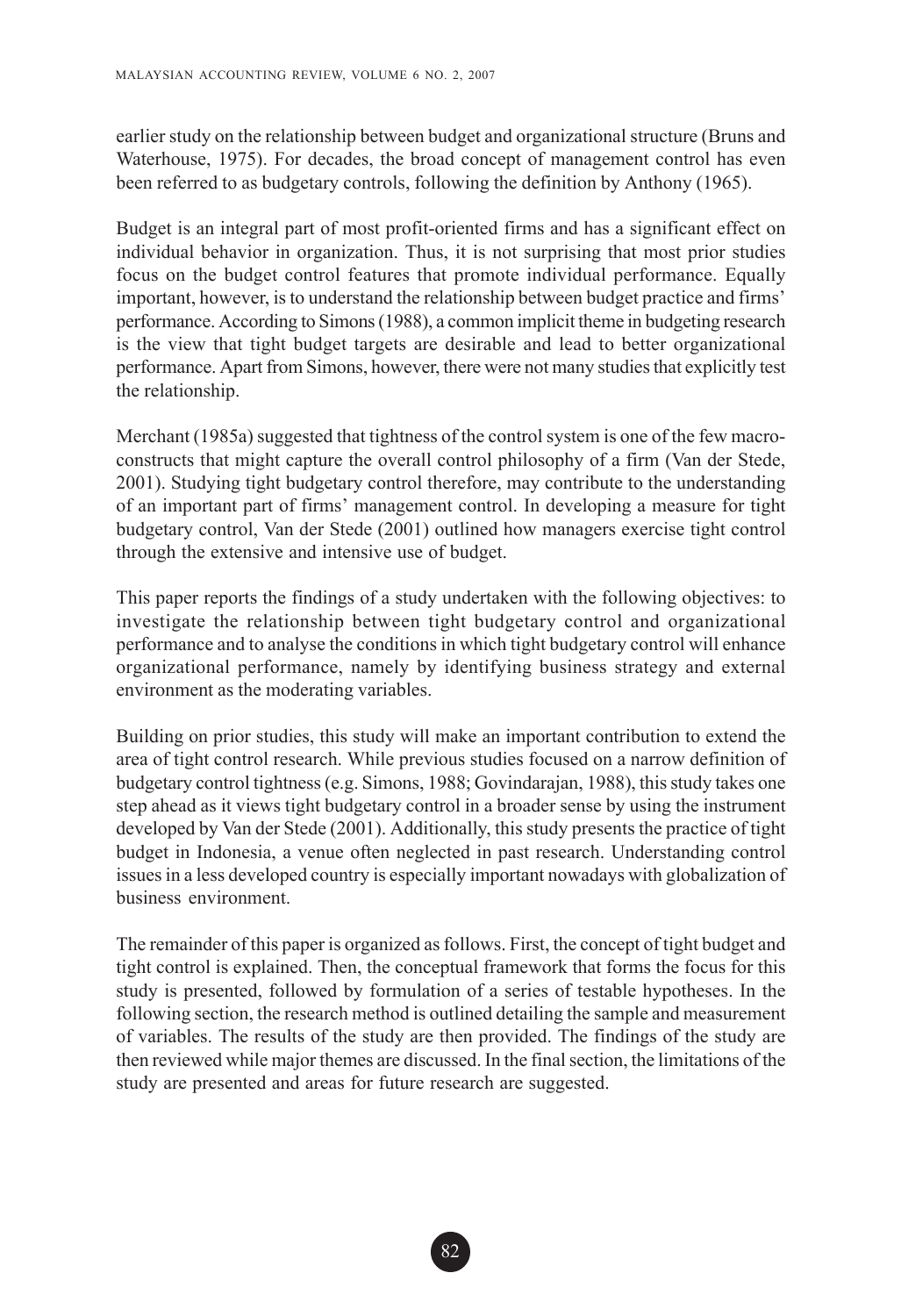## **Tight Control and Tight Budgetary Control**

Merchant (1985a) suggested that tightness of the control system is one of the few macroconstructs that might capture the overall control philosophy of a firm (Van der Stede, 2001). However, a review of the prior literature suggests that control tightness does not have a consistent definition and operationalization. Tight controls may be viewed from a broad perspective, i.e. they refer to the *high degree of assurance* that people will behave as the organization wishes (Merchant, 1998). Nevertherless, such broad perspective may contribute to a lack of clear definitions and specific operationalizations that may complicate interpretation and replication of research findings (Fisher, 1995).

Some authors define or describe tight control by elaborating on its components, how it can be achieved, or its outcomes (Van der Stede, 2001). Several prior studies address tight controls in relation to budgetary control style (see for example, Simons, 1987; Van der Stede, 2001). Tight controls have been referred to as 'rigid budgetary control' and are frequently associated with dysfunctional behaviours. A rigid budgetary control style is one in which employees mostly at management levels are evaluated primarily on whether or not they achieved their budget (Van der Stede, 2001).

Van der Stede (2001) also elaborated three earlier studies in which interpretation of tight control has been narrowed into tight budgetary control i.e. Anthony and Govindarajan (1998), Merchant (1981) and Simons (1995). Tight budgetary control was then summed into five micro-attributes which were then tested to form tight budgetary control construct. The tight budgetary control is held to exist if top management:

- puts much emphasis on achieving the budget;
- does not easily accept budget revisions during the year;
- has detailed interest in specific budget line-items;
- does not lightly tolerate deviations from interim budget targets; and,
- is intensively engaged in budget-related communications.

The broad concept of tight budgetary control proposed by Van der Stede (2001) may be able to capture a broad array of tight budgetary practices exercised in most organizations and operationalizing the concept may enable a clearer interpretation of future research findings.

## **Theoretical Development**

This study will investigate the relationship between tight budgetary control and firms' performance defining both in a broader sense. The instrument developed by Van der Stede (2001) that consists of five micro attributes mentioned in earlier section will be adopted and tested. Taking into consideration the changes in contemporary view of measuring firms' performance, both financial and non-financial aspects of performance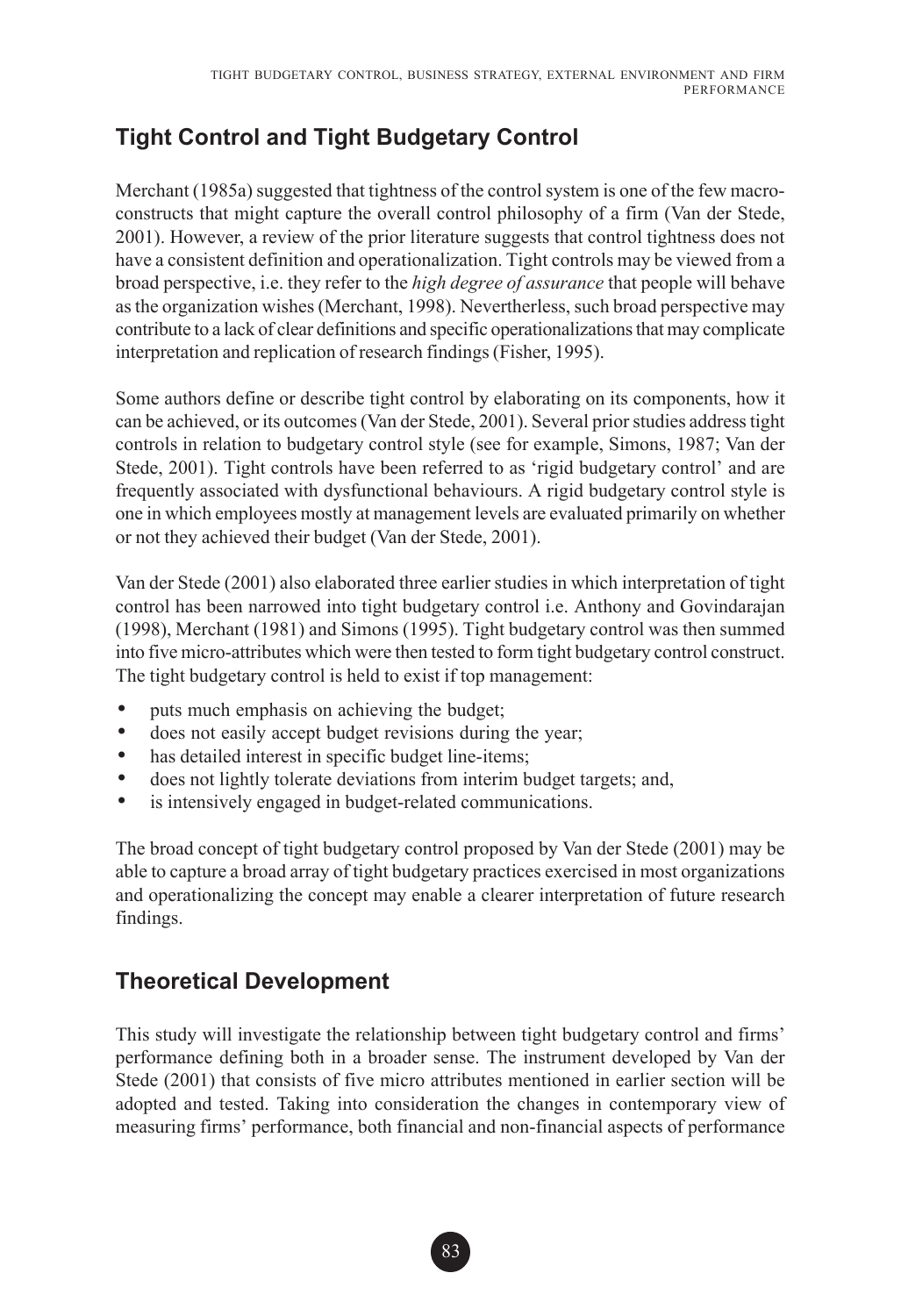will be measured. Utilizing the contingency approach view, the effects of two contingent factors, namely, business strategy and external environment are considered.

This section describes how business strategy and external environment is conceptualized in this study. It is followed by the theoretical model and hypotheses formulation.

#### **Business Strategy**

In the context of the organization as a whole, strategy describes the way that an organization will pursue its goals given the threats and opportunities in the environment and the resources and capabilities of the organization (Rue and Holland, 1989). Business strategy is concerned with how businesses achieve competitive advantage (Slater and Olson, 2001). It has been suggested that the MCS should be tailored explicitly to support the strategy of the business to lead to superior performance (Langfield-Smith, 1997).

The Miles and Snow's (1978) typology provides a description of four strategic orientations: prospectors, defenders, analysers, and reactors (Sim and Teoh, 1997). This typology focuses on the rate of change in products or markets. Prospector firms constantly seek new market opportunities and compete largely through new product-market innovations. Defender firms, on the other hand, operate in relatively stable market domains and compete mainly on the basis of price, quality and service. Analyser firms combine the strongest characteristics of defenders and prospectors. Reactor firms are characterized by the absence of a consistent strategy and are usually viewed as unstable and non-viable.

Porter (1980) proposed that regardless of industry context, organizations can choose one from three generic strategies to compete at the business level. They are cost leadership, differentiation and focus strategies. Cost leadership requires the aggressive construction of efficient-scale facilities, the vigorous pursuit of cost reductions from experience, tight cost and overhead control, the avoidance of marginal customer accounts, and cost minimization in areas like R&D, service, sales force, advertising and so on. Differentiation refers to creating products or services that are perceived industry wide as unique. Focus aims at concentrating on a particular buyer, segment of the product line, or geographic market, thus servicing its narrow strategic target more effectively or efficiently than competitors who are competing more broadly.

Researchers utilizing either Miles and Snow's (1978) or Porter's (1980) strategic typology have both claimed that these typologies are the dominant paradigms in the literature and are widely used (e.g. Simons 1987, Sim and Teoh 1997 who used Miles and Snow's typology and; Govindarajan, 1988 and Kumar and Subramaniam, 1997 who used Porter's typology). Frequently mentioned is the congruence between Miles and Snow's and Porter's typologies (Shortell and Zajac, 1990). In this study, however, the Miles and Snow's typology will be used. According to Abernethy and Guthrie (1994), Miles and Snow are very clear in their statement that the control system of a firm should be congruent with its strategy.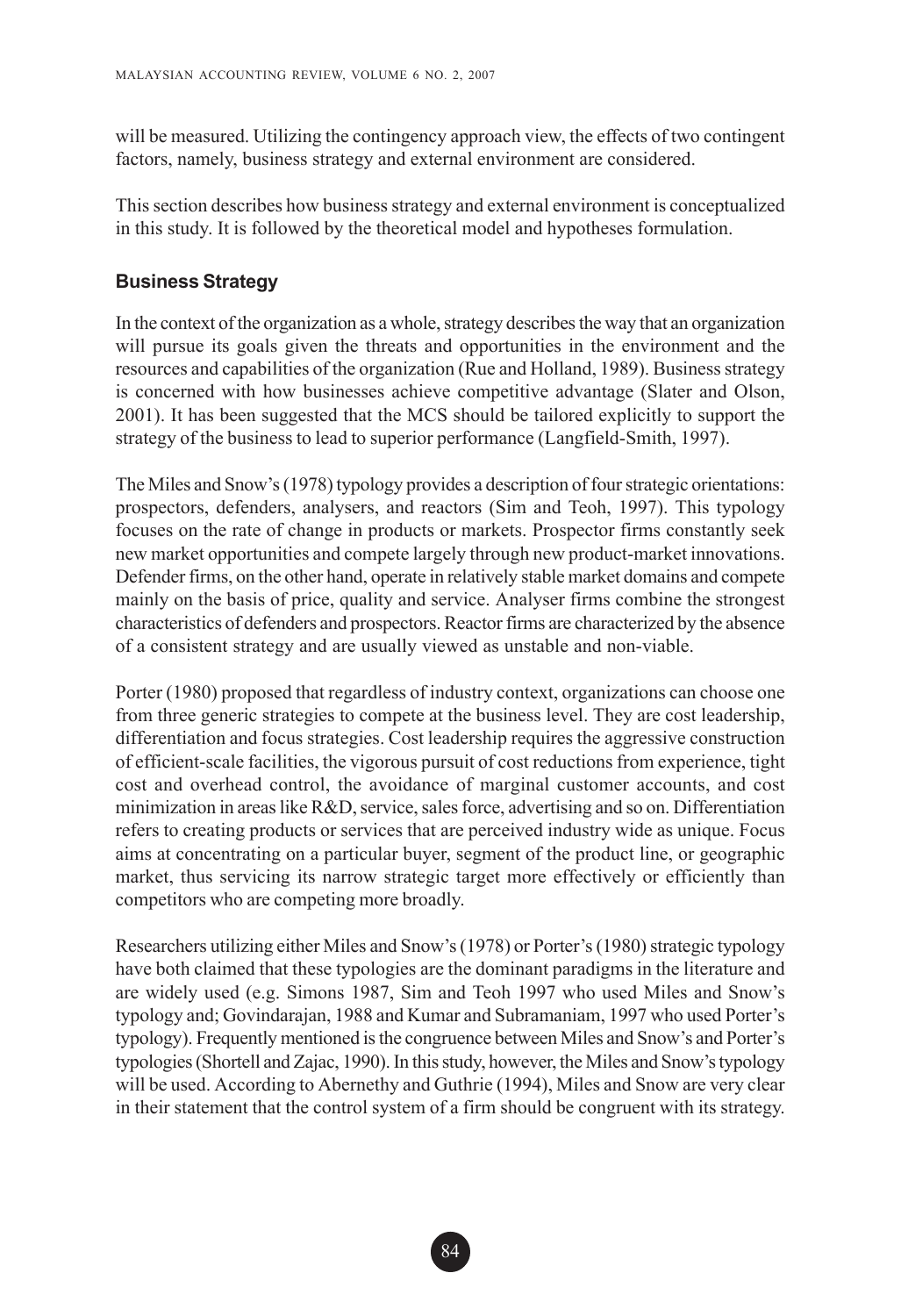## **External Environment**

Numerous empirical studies (Khandwalla, 1972; Gordon and Narayanan, 1984; Chenhall and Morris, 1986; Yang and Smith, 2000) have shown that the external environment has an effect on the nature of management control design in an organization. The effect of the external environment on control systems is obvious, as control itself is concerned with the processes by which a system adapts to its environment (Emmanuel, Otley and Merchant, 1990). Baines (2001) raised some concern regarding the term 'environment' and 'perceived environmental uncertainty' (PEU) used in prior literature. Nevertheless, from her literature review, she found that the factors that affect the external competitive environment are the same factors that influenced environmental uncertainty. In fact, Miller (1988) used these two terms interchangeably. Thus, in this study the literature on PEU, in addition to literature on external environment were examined. High environmental uncertainty is presented by a dynamic and complex environment, while low uncertainty is presented by a munificent environment.

#### **Theoretical Model**

As mentioned earlier, utilizing the contingency approach, this study will investigate the relationship between tight budgetary control and organizational performance and the moderating effects of business strategy and external environment.

The theoretical model of this study is presented in Figure 1 below.



Figure 1: The Theoretical Model

The contingency approach posits that the performance of organizations is highest where there is some congruence (or fit) between control systems design and various contingencies (Modell, 1998). Accordingly, the model in this study stems from the recognition that effective organizations are those which have the appropriate fit between tight budgetary control practice and business strategy pursued within the environment in which these organizations operate.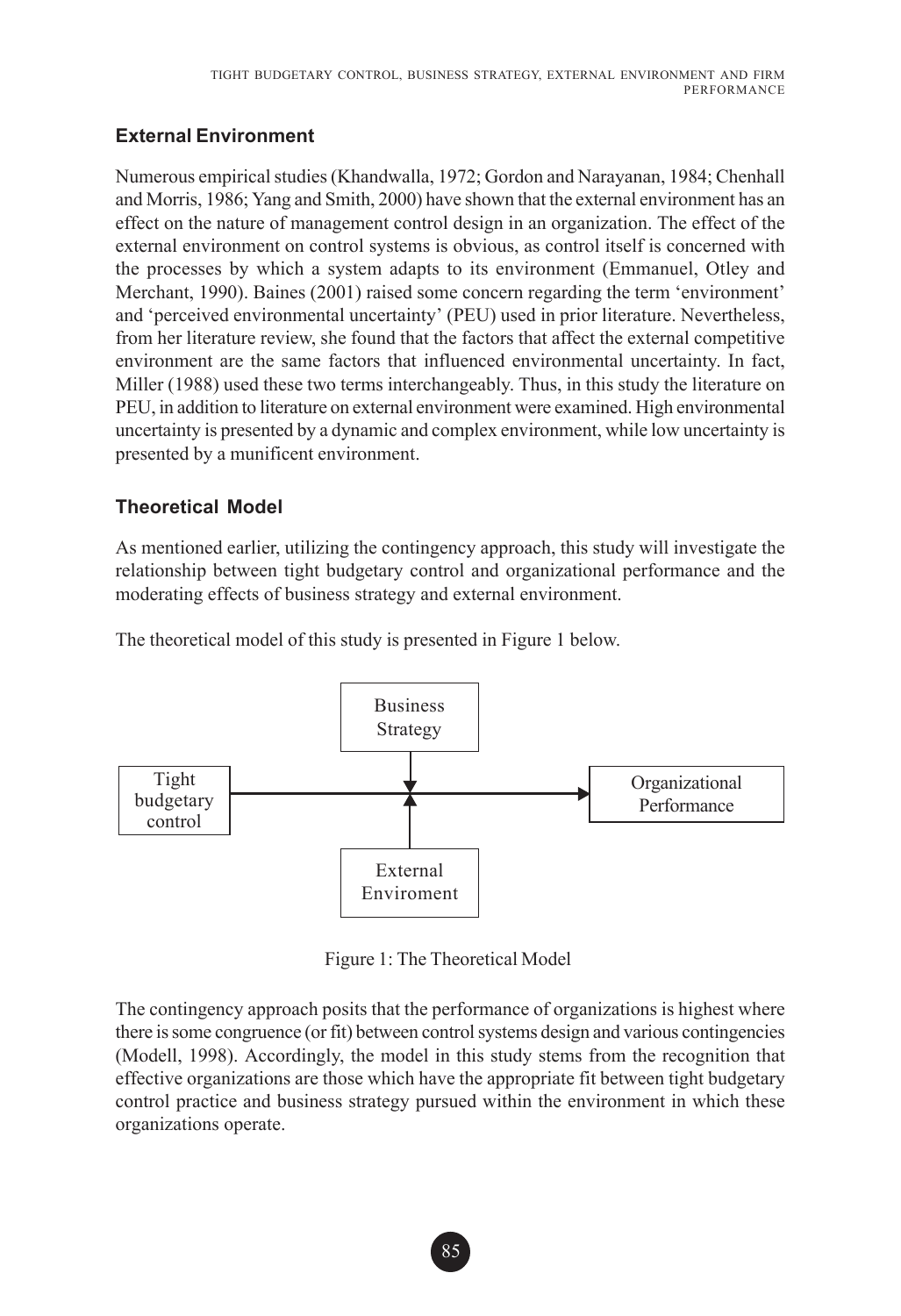## **Hypotheses Formulation**

Research studying the relationship between tight budget and performance has reported inconsistent findings. Stedry (1960) and Simons (1988) for instance, found that performance is greatest when budget is tight. Hopwood (1972) and Kenis (1979), on the other hand, found a negative relationship between tight budget and performance. Notably also, prior studies have inconsistent measures of tight budget. Many defined tight budget goals or budget emphasis for evaluation as tight budget (e.g. Simons, 1988; Hopwood, 1972) thus, far from being comprehensive. Additionally, except for Simons (1988), relationship between tight budget and firms' performance has not been explicitly addressed. Simons (1988) defined firm performance as their ROI. Since budget has remained a significant planning and control system in most organizations, knowing how it contributes towards firm performance will undoubtedly add to the knowledge and practice.

Based on the preceding discussion, the following hypothesis is proposed.

 $H<sub>1</sub>$ : There is a positive relationship between tight budgetary control and organizational performance.

This study seeks to uncover the budgetary control type adopted by high performing organizations given the different conditions faced by organizations. Simons (1987) found that high performing prospectors set tight budget goals and monitor outputs carefully. Defenders, on the other hand, appear to use their control systems less intensively. Contradictory to the argument by Miles and Snow (1978), his findings was supported by an earlier study by Tushman and Nadler (1978) who argue that organizations facing high uncertainty will utilize their control systems to a high degree. Khandwalla (1972) concluded that firms engaged in continual product development and the search for new market segments become differentiated and require elaborate controls, including budgeting techniques, for purposes of integration. The following hypothesis is proposed.

H2 : There is a positive relationship between tight budgetary control and organizational performance for prospector firms. There is a negative relationship between tight budgetary control and organizational performance for defender firms.

Ezzamel (1990) explained that, in situations of high perceived environmental uncertainty, actual results seldom conform to budget targets. Therefore, elaborate and sophisticated accounting and reporting systems with detailed written explanations of causes of variances are needed, since deviation may not only be due to managerial competency but also due to the unpredictability of environmental changes. This implies that as more unpredictability of changes in environment is perceived, i.e. dynamic and complex environment, a tighter form of budgetary control would be emphasized. The following hypothesis is proposed.

H<sub>3</sub>: There is a positive relationship between tight budgetary control and organizational performance for firms operating in a dynamic and complex environment. There is a negative relationship between tight budgetary control and organizational performance for firms operating in a munificent environment.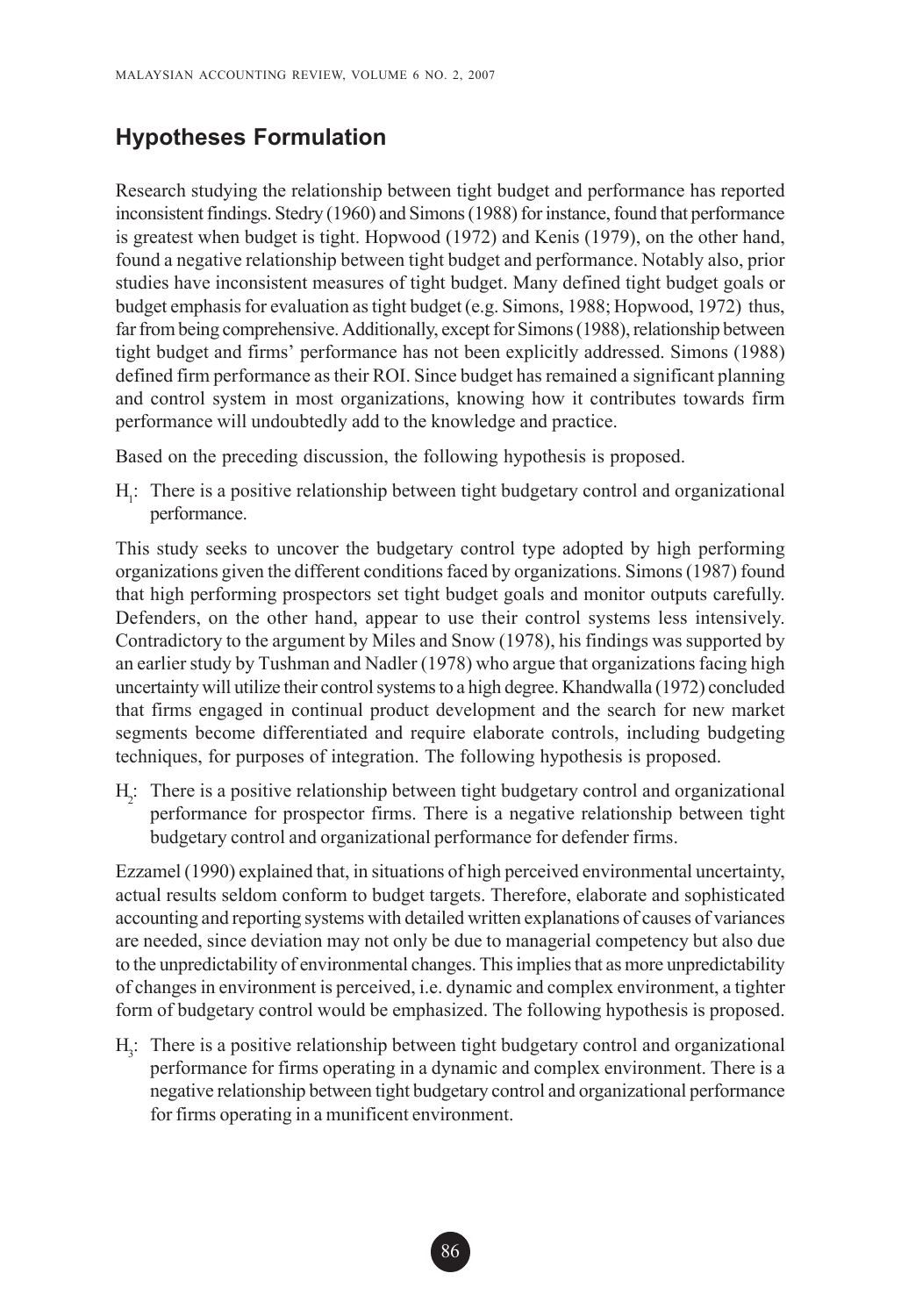## **Research Method**

#### **The Sample**

Data were collected through a survey questionnaire administered to 165 top management staff of manufacturing firms listed on Jakarta Stock Exchange. Sixty-three questionnaires were completed and sixty-one (37 per cent) questionnaires were usable for analysis. Top management was selected as the sample as they were expected to perform the functions of designing and operating the budgetary control systems of an organization (Anthony and Govindarajan, 2001).

#### **Measurement of Variables**

Four variables were measured in the questionnaire: tight budgetary control, business strategy, external environment and organizational performance. Respondents were instructed to answer each item in the questionnaire for the business unit in which they are responsible for.

#### **Tight Budgetary Control**

Tight budgetary control was measured using the instrument developed by Van der Stede (2001). Managers were asked to indicate on a 7-point scale the degree of tight budgetary control practices in their organizations. Five dimensions following Van der Stede were considered the attributes of tight budgetary control. The dimensions are as follows :

#### **1. Budget emphasis**

The extent to which top management considers achieving the budget is essential on a short-term basis. The higher the score, the more emphasis is placed on achieving the budget and thus, the tighter the budgetary control.

#### **2. Budget revision**

Budget revisions during the year. High score indicates low allowance for revisions and thus presented tight budgetary control

#### **3. Budget detail**

Top management interest in bottom line versus line item control. High score correspond with detailed budget line item follow-ups, i.e. tight budgetary control

#### **4. Budget deviation**

Top managers tolerant for interim budget deviations. High score indicates low tolerant for deviation, thus, indicating tight budgetary control

#### **5. Budget intense**

Intensity of budget-related communication. High score indicates intense budget communication, and thus tight budgetary control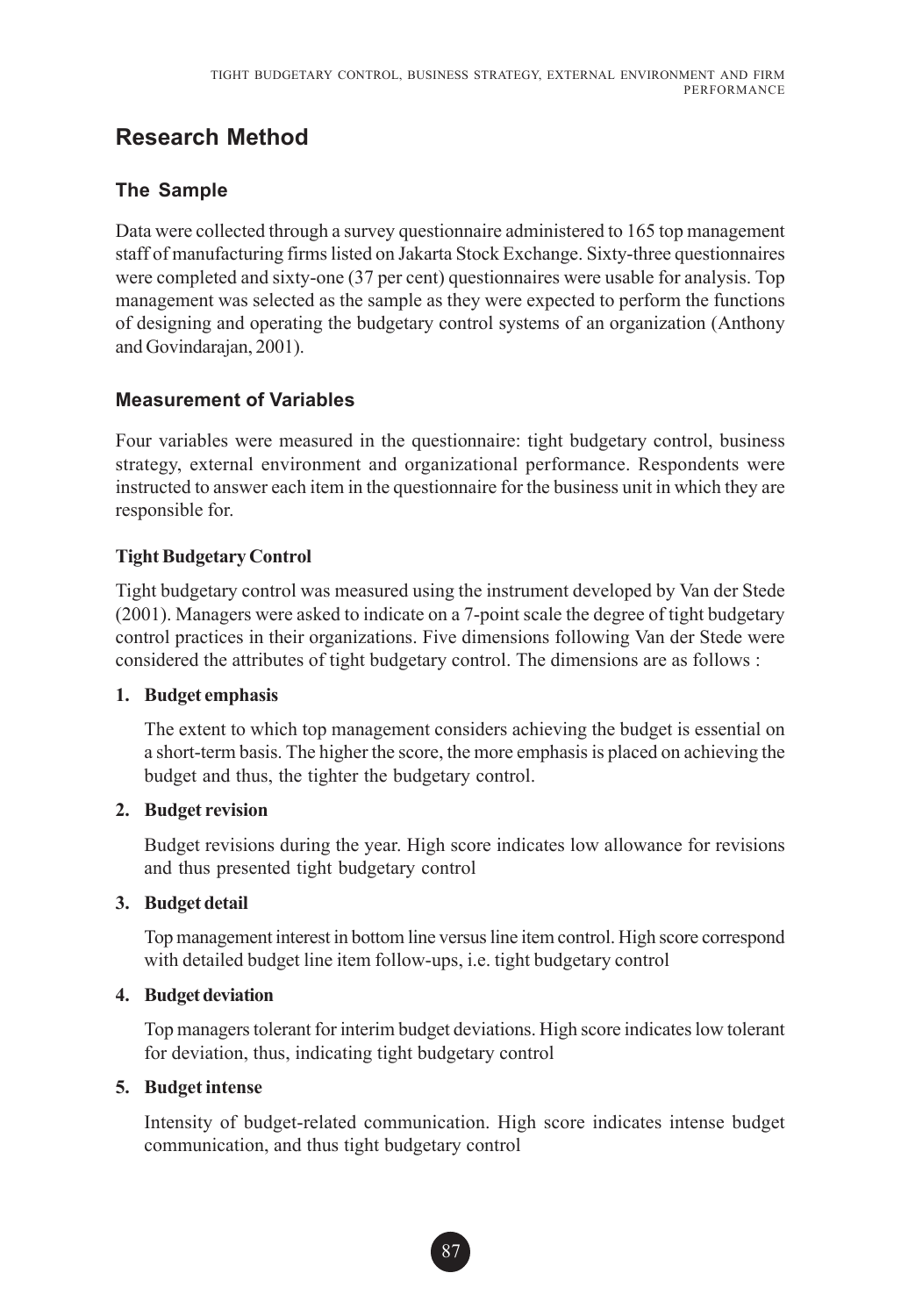Factor analysis was employed to determine how well the items represent their micro attributes. While Van der Stede found all attributes exhibits good reliability and measures the micro attributes, in this study, two attributes namely, the budget deviation and budget intense show Cronbach's alpha below the acceptable level (0.50 and 0.49 respectively) as suggested by Nunnally (1978). Thus, these two attributes were excluded from further analysis and only the remaining three attributes, namely budget emphasis, budget revision and budget detail were factor analysed to test for the unobserved tight budgetary control macro construct. Table 1 summarized the result of the factor analysis for the tight budgetary control micro construct.

| <b>Micro Attributes</b>                                                  | <b>Loading Factor</b>   |
|--------------------------------------------------------------------------|-------------------------|
| <b>Budget Emphasis</b><br><b>Budget Revision</b><br><b>Budget Detail</b> | 0.832<br>0.741<br>0.584 |
| Variance explained $(\% )$<br>Measures of Sampling Adequacy              | 52.733<br>0.547         |
| Cronbach's Alpha                                                         | 0.733                   |

Table 1: Tight Budgetary Control Macro Construct

The reliability of the scale is 0.733, which is above the lower limits of acceptability generally considered to be around 0.60 to 0.70 (Nunnally, 1978). The variance explained by the scale is 53 per cent.

#### **Business Strategy**

Miles and Snow's strategic typology was utilized. Following Snow and Hrebiniak (1980), respondents were presented with a brief description of a 'defender-type' firm and 'prospector-type' firm. They were asked to select which description better represents their business unit, relative to other firms in the industry.

#### **External Environment**

According to Tymon, Stout and Shaw (1998), as PEU is a strategic construct, the measurement should represent *top managers' perceptions* of the level of *uncertainty* regarding *external* environment. Following Dess dan Beard (1984) and Tan and Litschert (1994), three dimensions along six segments of environment are used to measure the external environment. These dimensions include environmental munificent, change and complexity along the environmental segments of competitors, economy, technology, government, suppliers and customers.

#### **Organizational Performance**

Organizational performance was measured using a self-rating instrument initially developed by Gupta and Govindarajan (1984), Govindarajan and Gupta (1985) and Govindarajan and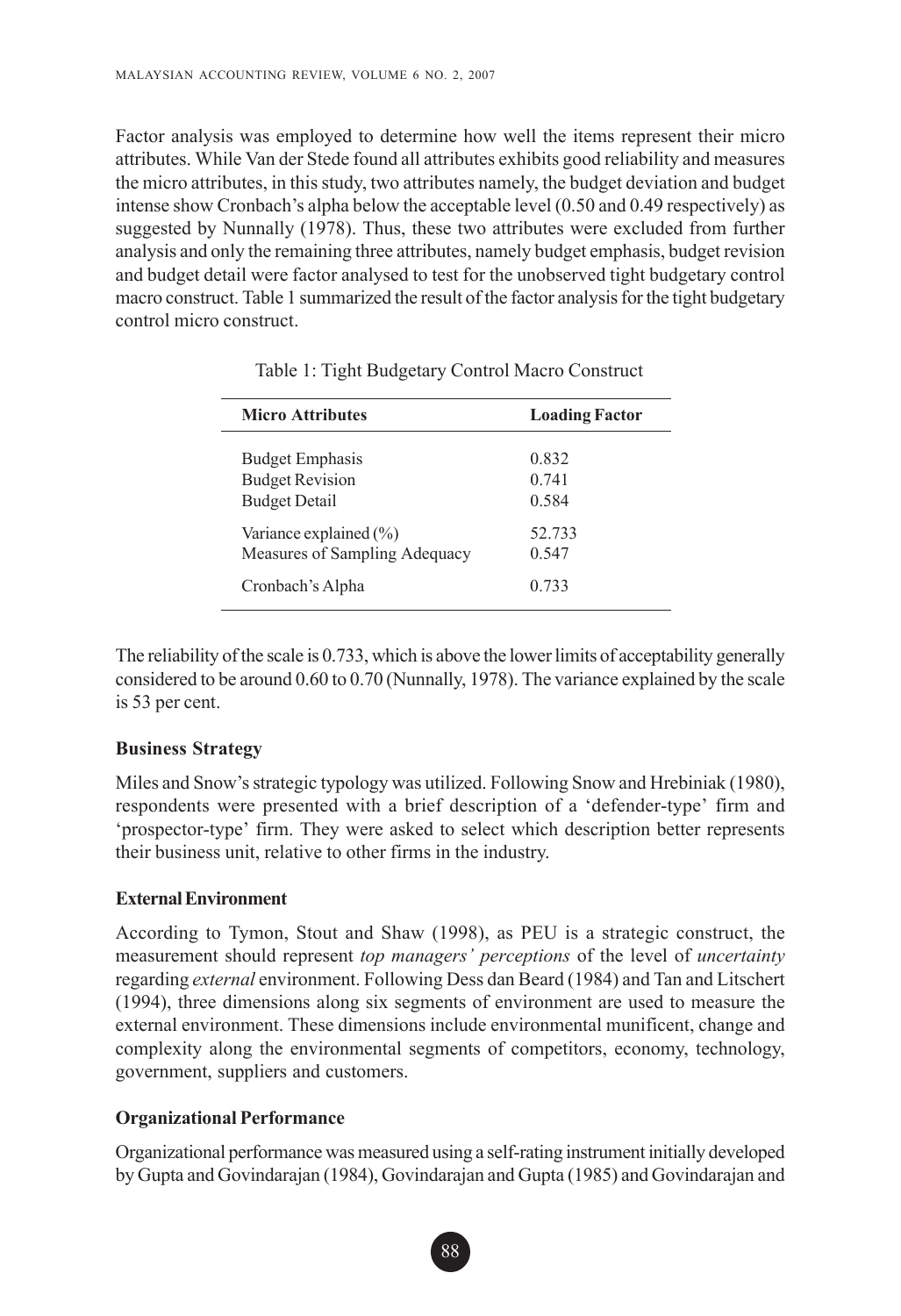Fisher (1990) and used widely by accounting researchers (Abernethy and Stoelwinder, 1991; Kumar and Subramaniam, 1997; Chenhall and Langfield-Smith, 1998; Yang and Smith, 2000). Although there is concern regarding the use of self-rating measures of performance, there is no clear evidence that objective measures (such as operating profits, cash flows, and return on investment) are either reliable or valid in cross-sectional studies (Abernethy and Stoelwinder, 1995).

Performance was assessed along a multiplicity of dimensions, and the degree of importance was used as a weight in arriving at overall effectiveness. The ten performance dimensions representing financial and non-financial performance criteria include, return on investment, profit, cash flow from operations, cost control, development of new products, sales volume, market share, market development, personnel development, and political-public affairs. On each item, respondents were required to rate the organization's performance relative to corporate standards on a 7-point scale ranging from 'unsatisfactory' (scored 1) to 'outstanding' (scored 7). Then, respondents were required to rate on a 7-point scale the relative importance of each item to their business. Scores for each item were determined by multiplying the respective 'performance' and 'importance' scores. A final single performance score for each firm was calculated by taking a weighted-average of all items.

## **Results**

#### **Descriptive Statistics and Correlation Matrix**

Descriptive statistics for independent and dependent variables are presented in Table 2. Table 3 presents the correlation matrix among these variables.

| <b>Variables</b>                 | Actual<br>Range                           | Mean                 | Median               | <b>Standard</b><br>deviation | Cronbach's<br>alpha     |
|----------------------------------|-------------------------------------------|----------------------|----------------------|------------------------------|-------------------------|
| Tight budgetary control          | $3.6 - 6.3$                               | 4.67                 | 5.20                 | 0.6179                       | 0.733                   |
| <b>Business Strategy</b>         |                                           |                      |                      |                              |                         |
| Defender<br>Prospector           | $0 - 1$<br>$0 - 1$                        | 0.44<br>0.25         | 1.00<br>1.00         | 0.501<br>0.434               | N/A<br>N/A              |
| <b>External Environment</b>      |                                           |                      |                      |                              |                         |
| Munificent<br>Dynamic<br>Complex | $3.3 - 7.0$<br>$2.5 - 7.0$<br>$2.8 - 7.0$ | 4.84<br>4.98<br>5.19 | 5.00<br>5.00<br>5.25 | 0.733<br>0.805<br>0.803      | 0.692<br>0.754<br>0.793 |
| Organizational<br>performance    | $3.0 - 5.0$                               | 4.32                 | 4.38                 | 0.630                        | 0.875                   |

#### Table 2: Descriptive Statistics

N/A Not Applicable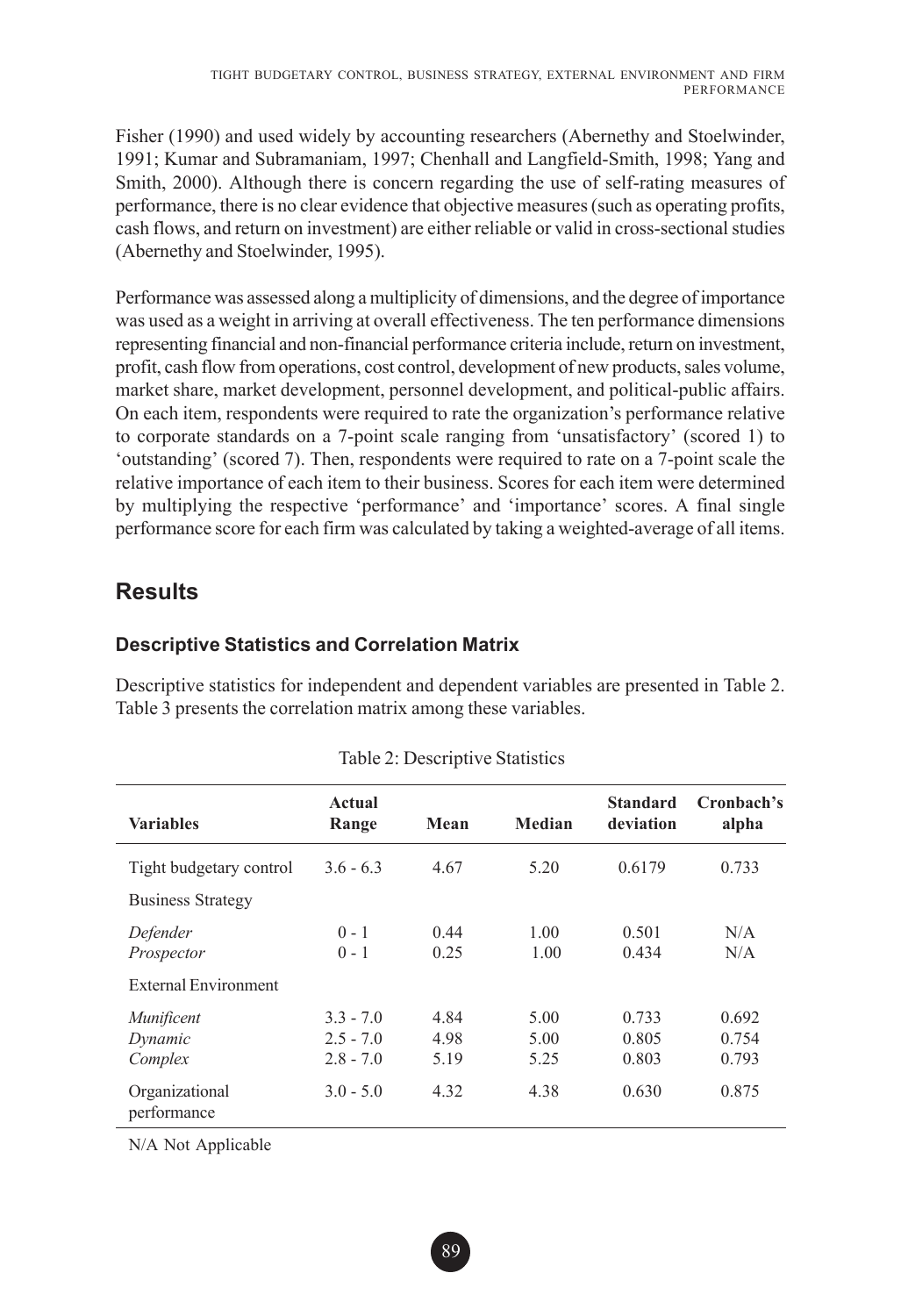| <b>Variables</b>                                   |                                    | 2                                     | 3        | 4                  | 5                  | 6        | 7 |
|----------------------------------------------------|------------------------------------|---------------------------------------|----------|--------------------|--------------------|----------|---|
| 1. Tight budgetary control                         |                                    |                                       |          |                    |                    |          |   |
| Business strategy:<br>2. Defender<br>3. Prospector | $-0.242$ <sup>1</sup><br>$0.571**$ | $\overline{\phantom{0}}$<br>$0.509**$ |          |                    |                    |          |   |
| External environment:                              |                                    |                                       |          |                    |                    |          |   |
| 4. Munificent                                      | $-0.199$                           | $-0.042$                              | $-0.110$ |                    |                    |          |   |
| 5. Dynamic                                         | $0.337**$                          | $-0.035$                              | 0.137    | 0.127              |                    |          |   |
| 6. Complexity                                      | $0.267*$                           | $-0.174$                              | 0.077    | $0.253*$           | $0.725**$          |          |   |
| 7. Organizational<br>performance                   | 0.220 <sup>1</sup>                 | $-0.041$                              | 0.033    | 0.248 <sup>1</sup> | 0.247 <sup>1</sup> | $0.316*$ |   |

Table 3: Pearson Correlations<sup>a</sup>

 $^{\circ}$  N = 61

 $1 p < 0.1$ 

 $*$  p < 0.05 \*\*  $p < 0.01$ 

#### **Tight Budgetary Control and Organizational Performance**

Hypothesis 1 predicts a positive relationship between tight budgetary control and organizational performance. Data for tight budgetary control and organizational performance were correlated for all firms in the sample. Table 3 shows a positive correlation of  $r= 0.220$ , at a level of significance  $p=0.089$ . While the relationship is rather weak, it allows support for Hypothesis 1.

#### **Tight Budgetary Control, Business Strategy and Organizational Performance**

Hypothesis 2 predicts a positive relationship between tight budgetary control and organizational performance for prospector firms and a negative relationship between tight budgetary control and organizational performance for defender firms.

Following Schoonhoven (1981), to test the hypothesis the most appropriate method would be to run two regression equations as follows:

$$
Y = C_1 + B_1 X_1 + B_2 X_2 + e \dots (1)
$$
  
\n
$$
Y = C_1 + B_1 X_1 + B_2 X_2 + B_3 X_1 X_2 + e \dots (2)
$$

where,  $Y =$  is weighted average performance score

- $X_1$  = Tight budgetary control
- $X_2$  = Business strategy (defender and prospector)
- $X_1 X_2$  = the interaction between tight budgetary control and business strategy

The regression will be run twice for both defender and prospector strategies. The  $B_1$  and  $B_2$  in equation (2) cannot be interpreted since their values can be altered by shifting the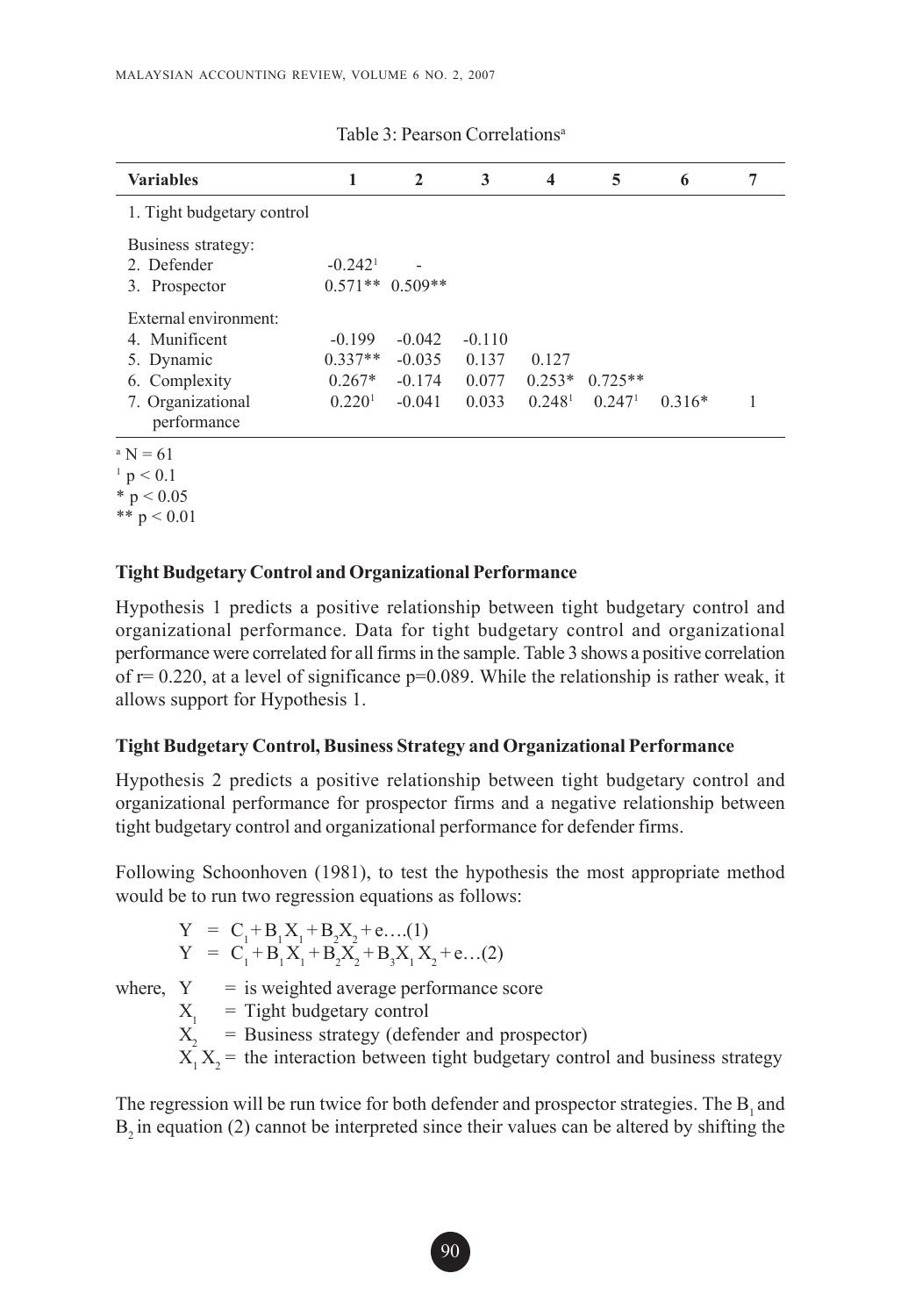points of origin (see Allison, 1977; Southwood, 1978). The results of these regressions are presented in Table 4.

|                                 |                    | <b>Defender</b> | <b>Prospector</b>  |                    |  |
|---------------------------------|--------------------|-----------------|--------------------|--------------------|--|
| <b>Variables</b>                | (1)                | (2)             | (1)                | (2)                |  |
| Tight budgetary control $(X_1)$ | 0.212 <sup>1</sup> | 0.181           | 0.284 <sup>1</sup> | 0.174              |  |
| Business Strategy $(X_2)$       | 0.017              | $-0.410$        | $-0.199$           | $-5.373*$          |  |
| Tightness X Strategy $(X, X_2)$ |                    | 0.084           |                    | $0.908*$           |  |
| $R^2$                           | 0.046              | 0.050           | 0.061              | 0.126              |  |
| $R^2$ changes                   |                    | 0.002           |                    | 0.065              |  |
| F value                         | 1.474              | 1.002           | 1.881              | 2.736 <sup>1</sup> |  |

Table 4: Regressions Results for Hypothesis 1

 $1 p < 0.10$ 

 $* p < 0.05$ 

As presented in Table 4, the introduction of the interaction term increases the  $\mathbb{R}^2$ . Nevertheless, the sign of  $B_3$  is positive and significant only with Prospector Strategy. This indicates that tight budgetary control is desirable and enhances firms' performance only for prospector firms. The expected negative relationship between tight budgetary control and firms' performance for defender firms is not found in this study. Thus, Hypothesis 2 is only partly supported.

#### **Tight Budgetary Control, External Environment and Organizational Performance**

Hypothesis 3 predicts a positive relationship between tight budgetary control and organizational performance for firms operating in a dynamic and complex environment. However, for firms operating in a munificent environment, it predicts a negative relationship between tight budgetary control and organizational performance.

Again, to test the hypothesis the most appropriate method would be to run two regression equations (see Schoonhoven, 1981), as follows:

$$
Y = C_1 + B_1 X_1 + B_2 X_2 + e \dots (1)
$$
  
\n
$$
Y = C_1 + B_1 X_1 + B_2 X_2 + B_3 X_1 X_2 + e \dots (2)
$$

where,  $Y = weighted average performance score$ 

 $X_1$  = Tight budgetary control

 $X<sub>2</sub>$  = External environment (munificent, dynamic and complex)

 $X_1 X_2$  = the interaction between tight budgetary control and external environment

The regression will be run for each environmental dimension separately, i..e. munificent, dynamic and complexity. The  $B_1$  and  $B_2$  in equation (2) cannot be interpreted since their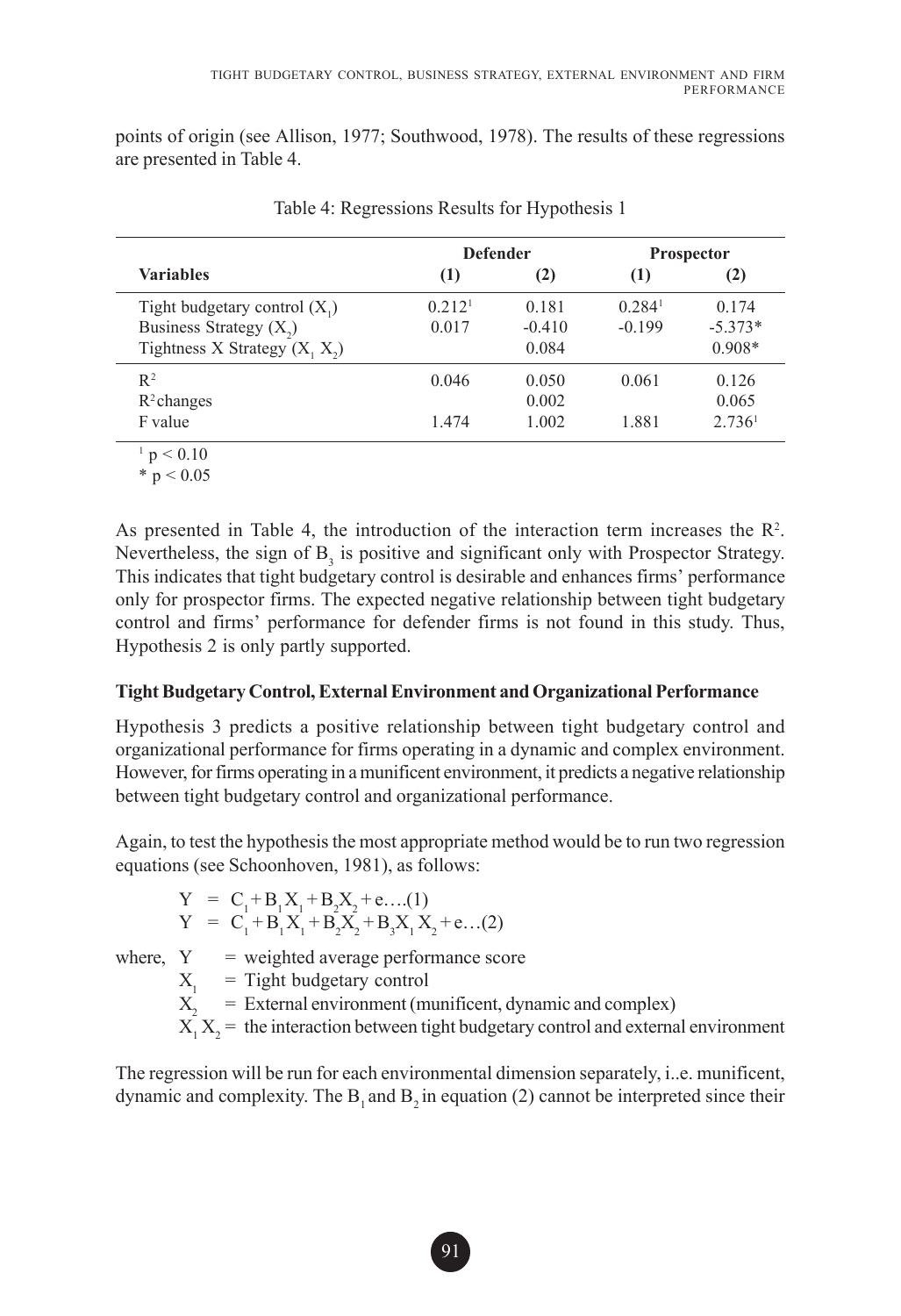values can be altered by shifting the points of origin (see Allison, 1977; Southwood, 1978). The results of these regressions are presented in Table 5.

|                                             | <b>Munificent</b><br><b>Environment</b> |                               |                    | Dynamic<br><b>Environment</b> | Complex<br><b>Environment</b> |                             |
|---------------------------------------------|-----------------------------------------|-------------------------------|--------------------|-------------------------------|-------------------------------|-----------------------------|
| <b>Variables</b>                            | (1)                                     | (2)                           | (1)                | (2)                           | (1)                           | (2)                         |
| Budget Tight $(X_1)$<br>E. Environ. $(X_2)$ | $0.279*$<br>$0.261*$                    | $-0.314$<br>$-0.323$<br>0.116 | 0.146<br>0.153     | $-0.434$<br>$-0.453$<br>0.115 | 0.139<br>$0.218*$             | $-0.019$<br>0.063<br>0.030  |
| $X_1X_2$<br>$R^2$                           | 0.137                                   | 0.142                         | 0.082              | 0.087                         | 0.120                         | 0.120                       |
| $R^2$ changes<br>F                          | $4.604*$                                | 0.005<br>$3.157*$             | 2.595 <sup>1</sup> | 0.004<br>1.799                | $3.944*$                      | 0.001<br>2.595 <sup>1</sup> |

Table 5: Regression Results for Hypothesis 2

 $1 p < 0.10$ 

 $*$  p  $< 0.05$ 

As presented in Table 5, external environment do not appear to moderate the relationship between tight budgetary control and organizational performance. In fact, both munificent environment and complexity appear to have a direct relationship with firm's performance. Thus, Hypothesis 3 is not supported.

## **Concluding Discussion**

This study seeks to uncover the budgetary control type adopted by high performing organizations given the different business strategies pursued and external environmental conditions faced by organizations. It utilizes the instrument developed by Van der Stede (2001) as an attempt to test the measurement in a different setting. The attributes suggested as the measure of tight budgetary control include:

- 1. The extent to which top management considers the achievement of the budget is essential on a short-term basis. (Budget emphasis).
- 2. Budget revisions during the year. (Budget revision).
- 3. Top management interest in bottom line versus line item control. (Budget detail).
- 4. Top managers tolerance for interim budget deviations (Budget deviation).
- 5. Intensity of budget-related communication (Budget intense).

In general, these findings confirm earlier findings by Van der Stede (2001) that several control attributes are to a large extent complementary. However, while Van der Stede found that tight budget control was represented by four micro-attributes, namely budget deviation, budget detail, budget intense and budget emphasis, in this study, only three micro-attributes were found to represent tight budget control namely, budget emphasis, budget revision and budget detail. Among the factors not studied here is the national culture. Since it may have an impact on the meaning of budgetary control (Van der Stede,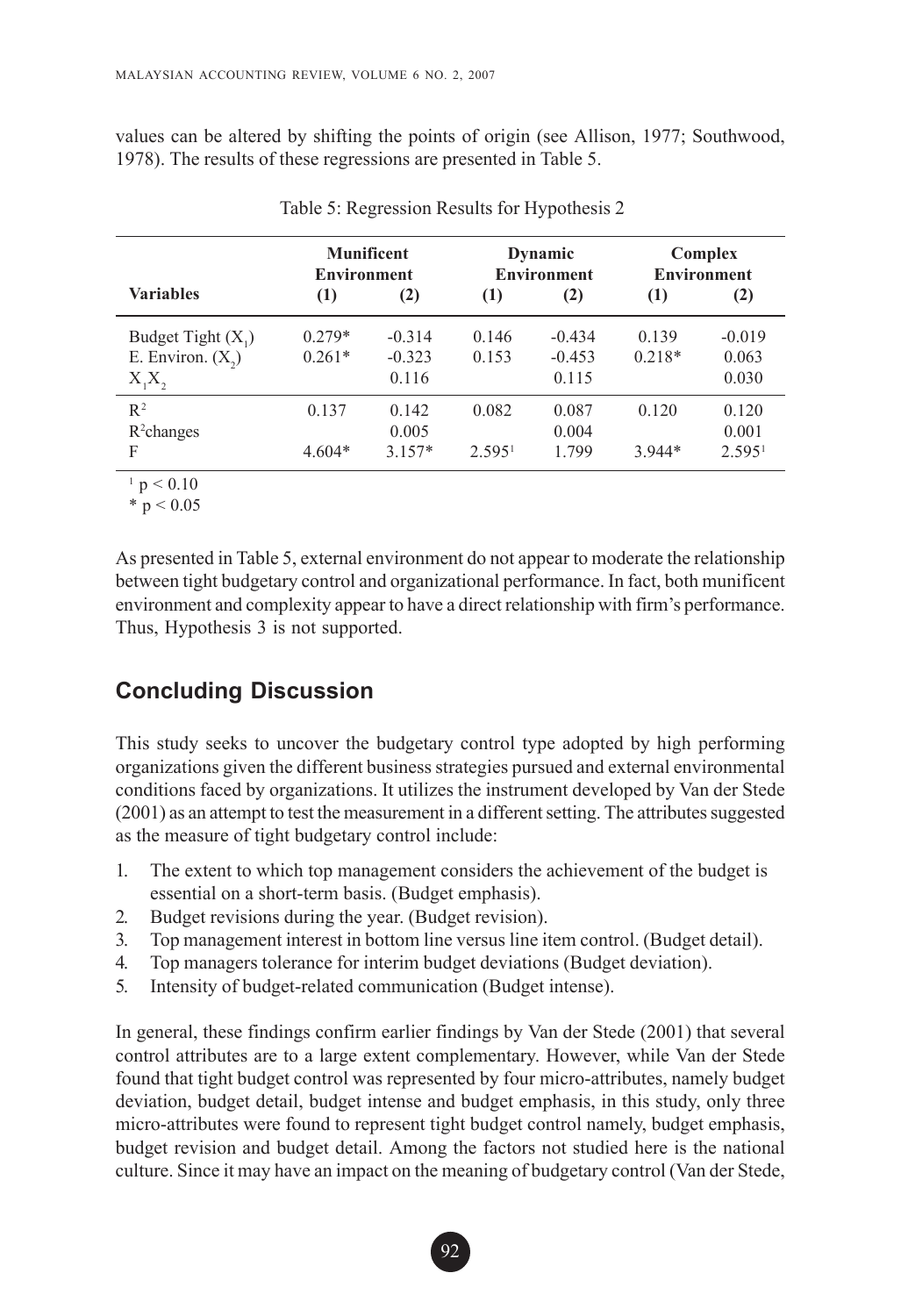2001), differences in culture (i.e. Asian and the West) could explain the variation found in this study. Although it was too early at this stage to arrive at any conclusion regarding the broad concept of the measurement, it obviously requires further investigation.

In testing the proposed hypotheses, only Hypothesis 1 and a part of Hypothesis 2 were supported. We do not expect strong direct relationship between tight budgetary control and organizational performance as we expect several factors to moderate the relationship. The expectation leads to the testing of Hypothesis 2 which supports an earlier study by Simons (1987, 1988). It was found that there is a positive relationship between tight budgetary control and organizational performance for prospector firms. While Simons only studied relationship with tight budget goals, in this study a broad measure of tight budgetary control was utilized as mentioned earlier. Nevertheless, the findings still support earlier finding to suggest that the strategy followed by firms, specifically, the prospector firms, influences the tightness of budgetary control. This study, however, did not find that the external environment moderates the relationship between tight budgetary control and organizational performance. Thus, the proposition that tight budgetary control are desirable and lead to better organizational performance for firms operating in a dynamic and complex environment is not supported. The proposition of a negative relationship between tight budgetary control and organizational performance for firms operating in a munificent environment is also not supported. Instead, munificent and complex environment was found to have a direct relationship with organizational performance.

A number of limitations, which provide opportunities for further research, could have influenced the results of this study. This study was undertaken in Indonesia using a questionnaire survey. As with other studies using this methodology, the response relies heavily on the understanding of the respondents. While the results of validity and reliability tests provide sufficient confidence in the measures, a similar study with multi-method could yield more powerful results.

The current study only focused on accounting-based control i.e. budgetary control. Thus, findings from the study may be limited. Budgetary controls are only a subset of the overall control systems and most firms use a combination of results control, action controls and personnel controls which may reinforce each other (Merchant and Van der Stede, 2003). It is suggested that future research should take a broader view of management control system. Finally, efforts should continue to develop means of gathering research data in Asian countries as well as to establish a stronger tradition of accounting research.

## **References**

- Abernethy, M. A. and Stoelwinder, J. U. (1991). Budget Use, Task Uncertainty, System Goal Orientation and Subunit Performance: A Test of the 'Fit' Hypothesis in Not-For-Profit Hospitals. *Accounting, Organizations and Society*, *16*(2), 105-102.
- Abernethy, M. A. and Stoelwinder, J. U. (1995). The Role of Professionals in the Management of Complex Organizations. *Accounting, Organizations and Society*, *20*(1), 1-17.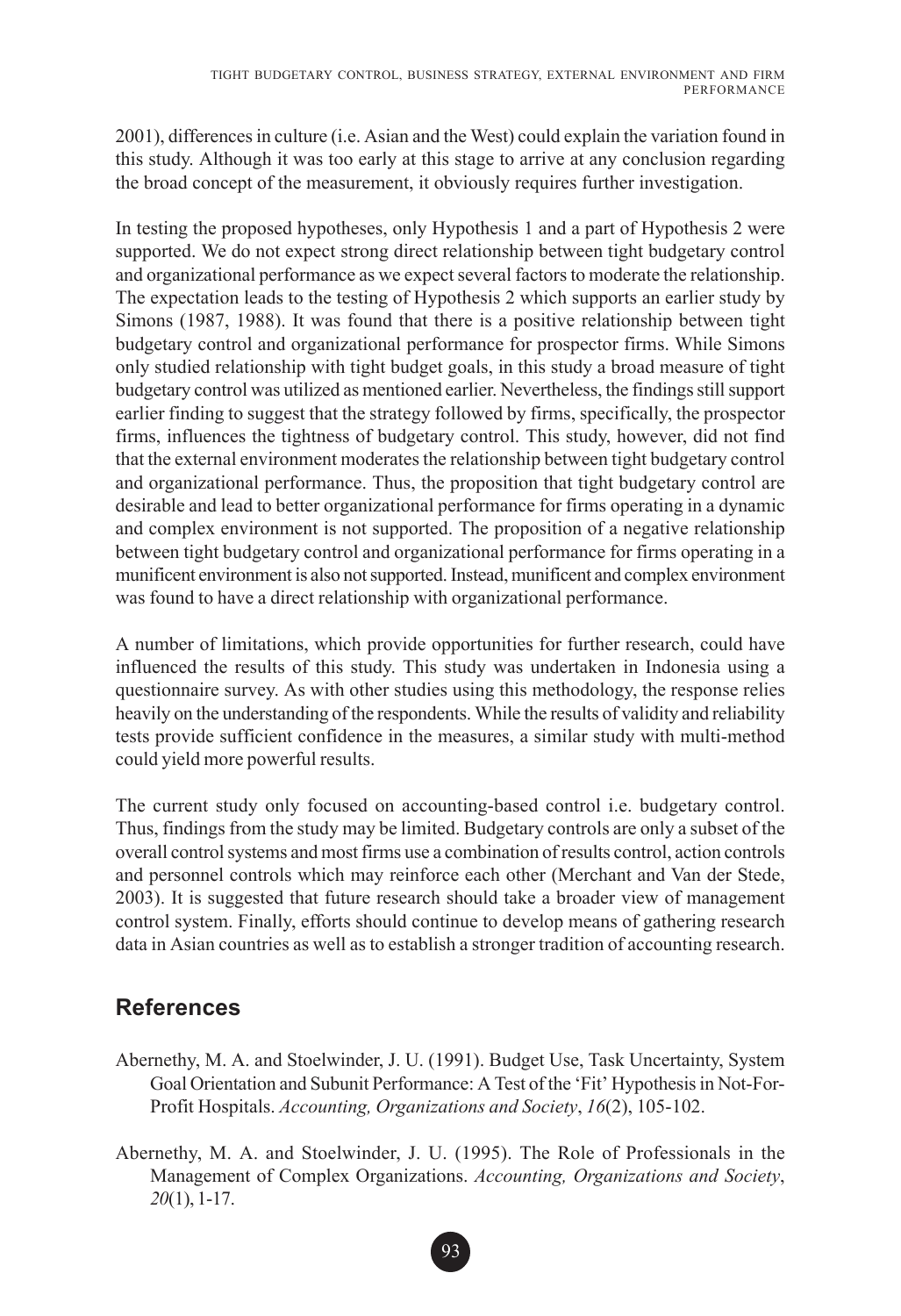- Abernethy, M. A. and Guthrie, C. H. (1994). An Empirical Assessment of the Fit between Strategy and Management Information System Design. *Accounting and Finance*, *34*, 49-68.
- Allison, P.D. (1977). Testing for Interaction in Multiple Regression. *American Journal of Sociology.* 144-153.
- Anthony, R. N. (1965). *Planning and Control Systems: Framework for Analysis*. Boston: Division of Research, Graduate School of Business Administration, Harvard University.
- Anthony, R. N. and Govindarajan, V. (1998). *Management Control Systems*. Ninth Edition. USA: McGraw-Hill, Higher Education.
- Anthony, R. and Govindarajan, V. (2001). *Management Control Systems*. Burr Ridge, Ill: Irwin McGraw Hill.
- Baines, A. R. (2001). *The Impact of Changes in the Competitive Environment on Organisational Factors and Management Accounting Information*. Unpublished Doctoral Thesis (La Trobe University).
- Brownell, P. (1982). The Role of Accounting Data in Performance Evaluation, Budgetary Participation and Organizational Effectiveness. *Journal of Accounting Research,* 20(1): 12-27.
- Bruns, W.J. and Waterhouse, J.H. (1975). Budgetary Control and Organization Structure. *Journal of Accounting Research,* 13(2): 177-203.
- Chenhall, R.H. and Langfield-Smith, K. (1998). Adoption and Benefits of Management Accounting Practice: An Australian Study. *Management Accounting Research,* 9(1): 1-19.
- Chenhall, R.H. and Morris, D. (1986). The Impact of Structure, Environment and Interdependence on the Perceived Usefulness of Management Accounting Systems. *The Accounting Review,* 61: 16-35.
- Connor, G.O. Neale (1995). The Influence of Organizational Culture on the Usefulness of Budget Participation by Singapore-Chinese Managers. *Accounting, Organizations and Society,* 20(5): 383-403.
- Dess, G.G. and Beard, D.W. (1984). Dimensions of Organizational Task Environments. *Administrative Science Quarterly,* 29: 52-73.
- Emmanuel, C., Otley, D. T. and Merchant, K. (1990). *Accounting for Management Control*. London: Chapman and Hall.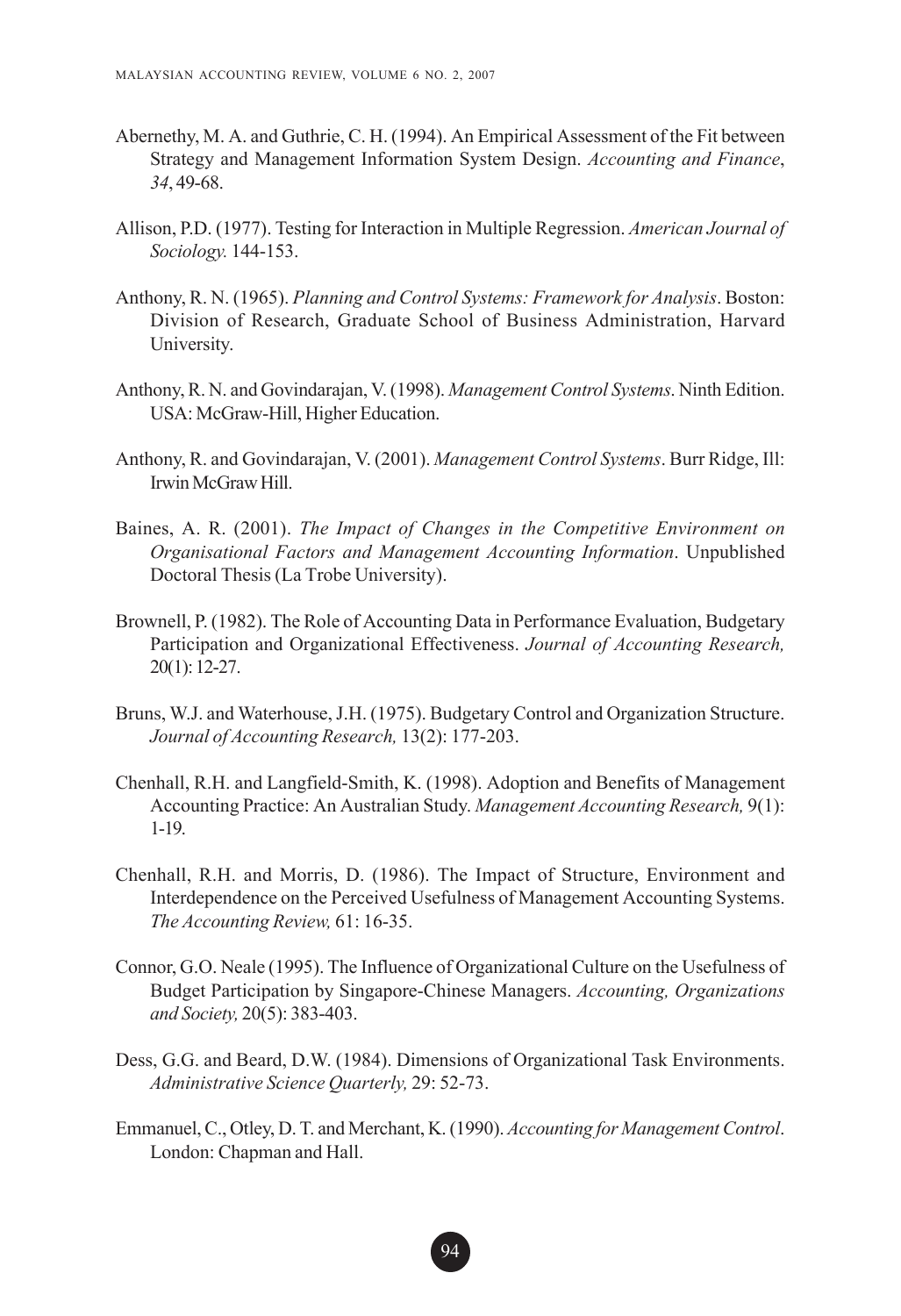- Ezzamel, M. (1990). The Impact of Environmental Uncertainty, Managerial Autonomy and Size on Budget Characteristics. *Management Accounting Research*, *1*, 181-197.
- Fisher, J. G. (1995). Contingency-based Research in Management Control Systems: Categorization by Lever of Complexity. *Journal of Accounting Literature*, *14*, 24-53.
- Gordon, L.A. and Narayanan, V.K. (1984). Management Accounting Systems, Perceived Environmental Uncertainty and Organization Structure: An Empirical Investigation. *Accounting, Organizations and Society,* 9(1): 33-47.
- Govindarajan, V. (1988). A Contingency Approach at the Business-unit Level: Integrating Administrative Mechanisms with Strategy. *Academy of Management Journal,* 31(4): 828-853.
- Govindarajan, V. and Fisher, J. G. (1990). Strategy, Control Systems and Resource Sharing: Effects on Business-unit Performance. *Academy of Management Journal,* 33(2): 259- 289.
- Govindarajan, V. and Gupta, A. K. (1985). Linking Control Systems to Business Unit Strategy: Impact on Performance. *Accounting, Organizations and Society*, 10(1): 51- 66.
- Gupta, A.K. and Govindarajan, V. (1984). Business Unit Strategy, Managerial Characteristics and Business Unit Effectiveness at Strategy Implementation. *Academy of Management Journal,* 27(1): 25-41.
- Hopwood, A.G. (1972). An Empirical Study of the Role of Accounting Data in Performance Evaluation, Empirical Research in Accounting: Selected Studies. *Journal of Accounting Research* 10(Supplement): 156-182.
- Kenis, I. (1979). Effects of Budgetary Goal Characteristics on Managerial Attitudes and Performance. *The Accounting Review,* 54(4): 707-721.
- Khandwalla, P. N. (1972). The Effect of Different Types of Competition on the Use of Management Controls. *Journal of Accounting Research,* 10(2): 275-285.
- Khandwalla, P.N. (1977). *The Design of Organizations*. New York: Harcourt Brace Jovanovich, Inc.
- Kumar, K. and Subramaniam, R. (1997). Porter's Strategic Types: Differences in Internal Processes and Their Impact on Performance. *Journal of Applied Business Research*, *14*(1), 107-123.
- Langfield-Smith, K. (1997). Management Control Systems and Strategy: A Critical Review. *Accounting, Organizations and Society,* 22(2): 207-232.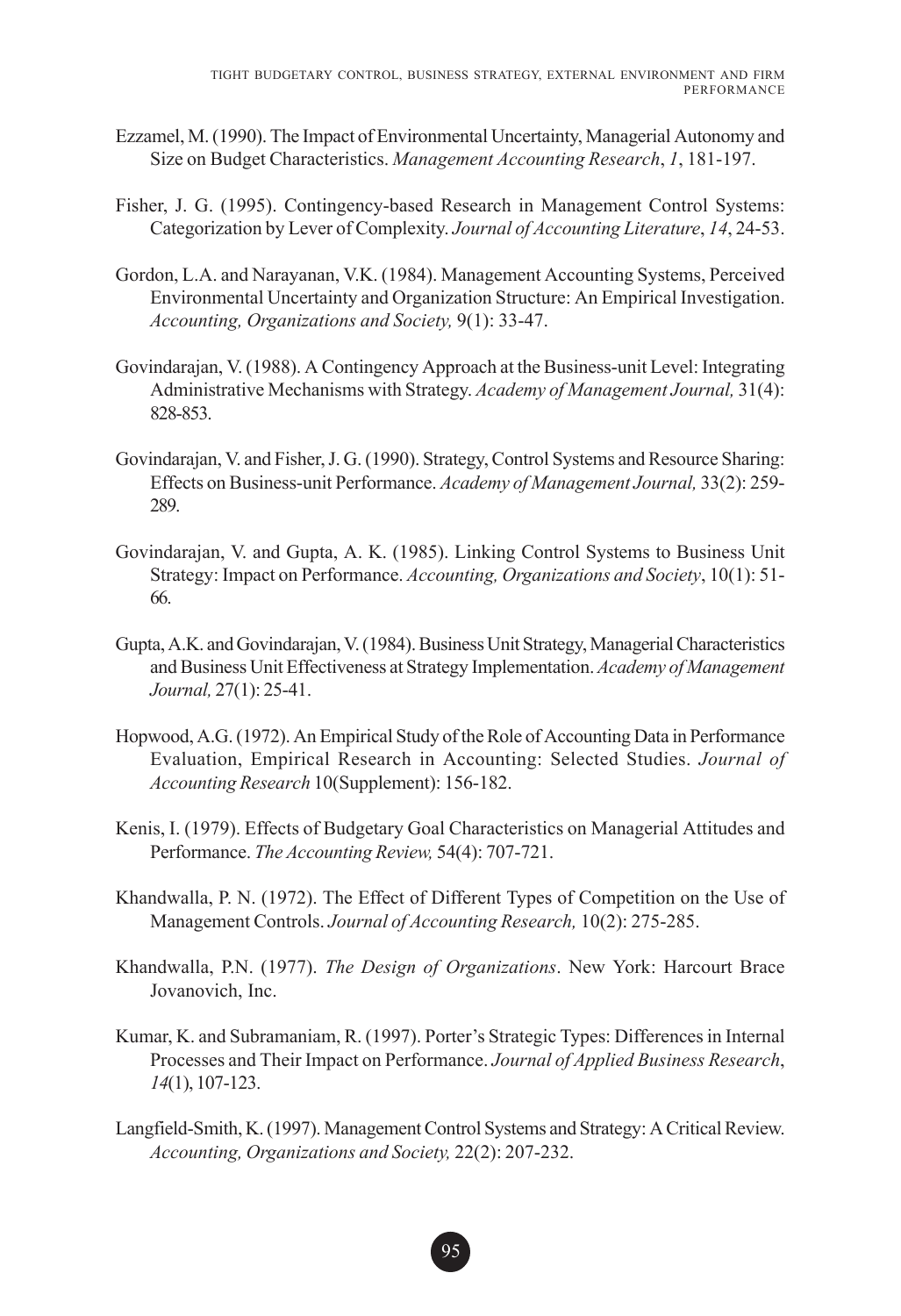- Lau, C.M., Low, L.C. and Eggleton, L.R. (1995). The Impact of Reliance on Accounting Performance Measures on Job-related Tension and Managers Performance: Additional Evidence. *Accounting, Organizations and Society,* 20(5): 359-381.
- Merchant, K.A. (1981). The Design of the Corporate Budgeting Systems: Influences on Managerial Behavior and Performance. *The Accounting Review,* 54(4): 813-829.
- Merchant, K.A. (1985a). Organizational Control and Discretionary Program Decision-Making: A Field Study. *Accounting, Organizations and Society,* 10(1): 67-85.
- Merchant, K.A. (1998). *Modern Management Control Systems*. Upper Saddle River: Prentice Hall, Inc.
- Merchant, K.A. and Van der Stede, W.A. (2003). *Management Control Systems*. Harlow: Prentice Hall, Inc.
- Miles, R.E. and Snow, C.C. (1978). *Organization Strategy, Structure and Process*. New York: McGraw-Hill, Inc.
- Miller, D. (1988). Relating Porter's Business Strategies to Environment and Structure: Analysis and Performance Implication. *Academy of Management Journal*, 31(2), 280-308.
- Modell. S. (1998). *Management Control Systems in Services: A Contingency Study of Responsibility Accounting in Highly Interactive Services*. Unpublished Doctoral Thesis (University of Karlstad).
- Nunnally, J.C. (1978). *Psychometric Theory*. New York: McGraw Hill, Inc.
- Porter, M. (1980). *Competitive Strategy*. New York: The Free Press.
- Rue, L. W. and Holland, P. G. (1989). *Strategic Management: Concepts and Experiences*. New York: McGraw Hill.
- Schoonoven, C. B. (1981). Problems with Contingency Theory: Testing Assumptions Hidden within the Language of Contingency Theory, *Administrative Science Quarterly*: 349-377.
- Sharma, D.S. (2002). The Differential Effect of Environmental Dimensionality, Size, and Structure on Budget System Characteristics in Hotel. *Management Accounting Research,* 13: 101-130.
- Shortell, S.M. and Zajac, E.J. (1990). Perceptual and Archival Measures of Miles and Snow's Strategic Types: A Comparative Assessment of Reliability and Validity. *Academy of Management Journal,* 33(4): 817-832.